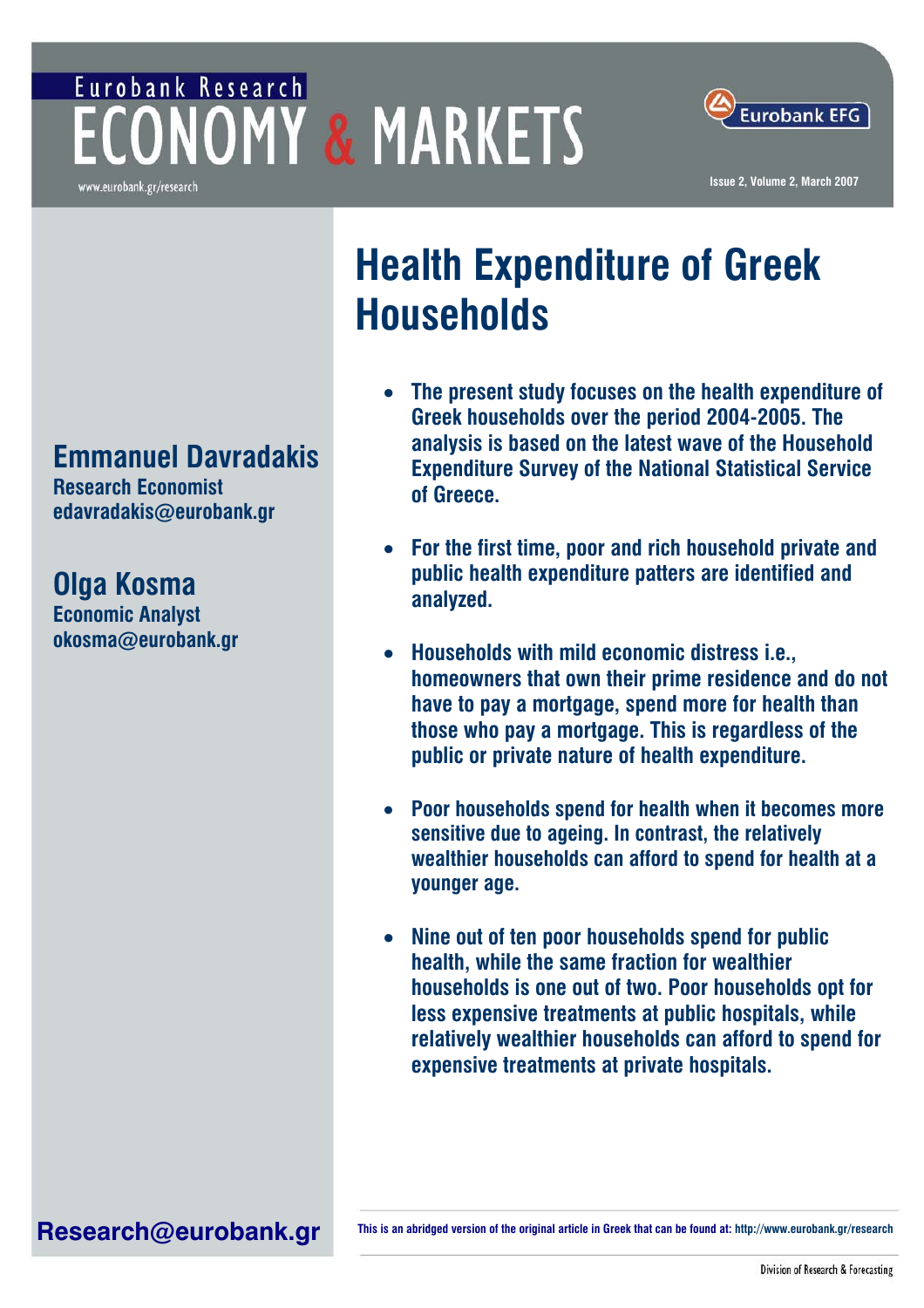# **Health Expenditure of Greek Households**

## **By Emmanuel Davradakis & Olga Kosma**

## **Synopsis**

#### **1. Introduction**

Health expenditure becomes more important over time, as evidenced by the increasing share of health expenditure to total consumption expenditure recorded at the Household Expenditure Surveys (HES) of the National Statistical Service of Greece after 1974 (see Figure 1). The present note summarizes the findings of a research output, originally in Greek, that appeared (March 14, 2007) at the *Eurobank Research: Economy and Markets* publication of the Department of Economic Research and Forecasting of EFG Eurobank, under the title "Health expenditure of Greek households".

The study focuses on the relationship between health expenditure and socioeconomic characteristics (age, marital status, household's size, nationality, employment status etc) of the Greek households participated at the most recent HES over the period 2004-2005. It differs from other studies concerning Greek households health expenditures in two respects. First, the health expenditures are distinguished in expenditures of poor households (with total consumption below the 60% of the median total consumption in the sample) and those of relatively wealthier households (with a total consumption above the



### **Figure 1. Health and education expenditure as a percentage of the total expenditure of the Greek households**

Source: National Statistical Service of Greece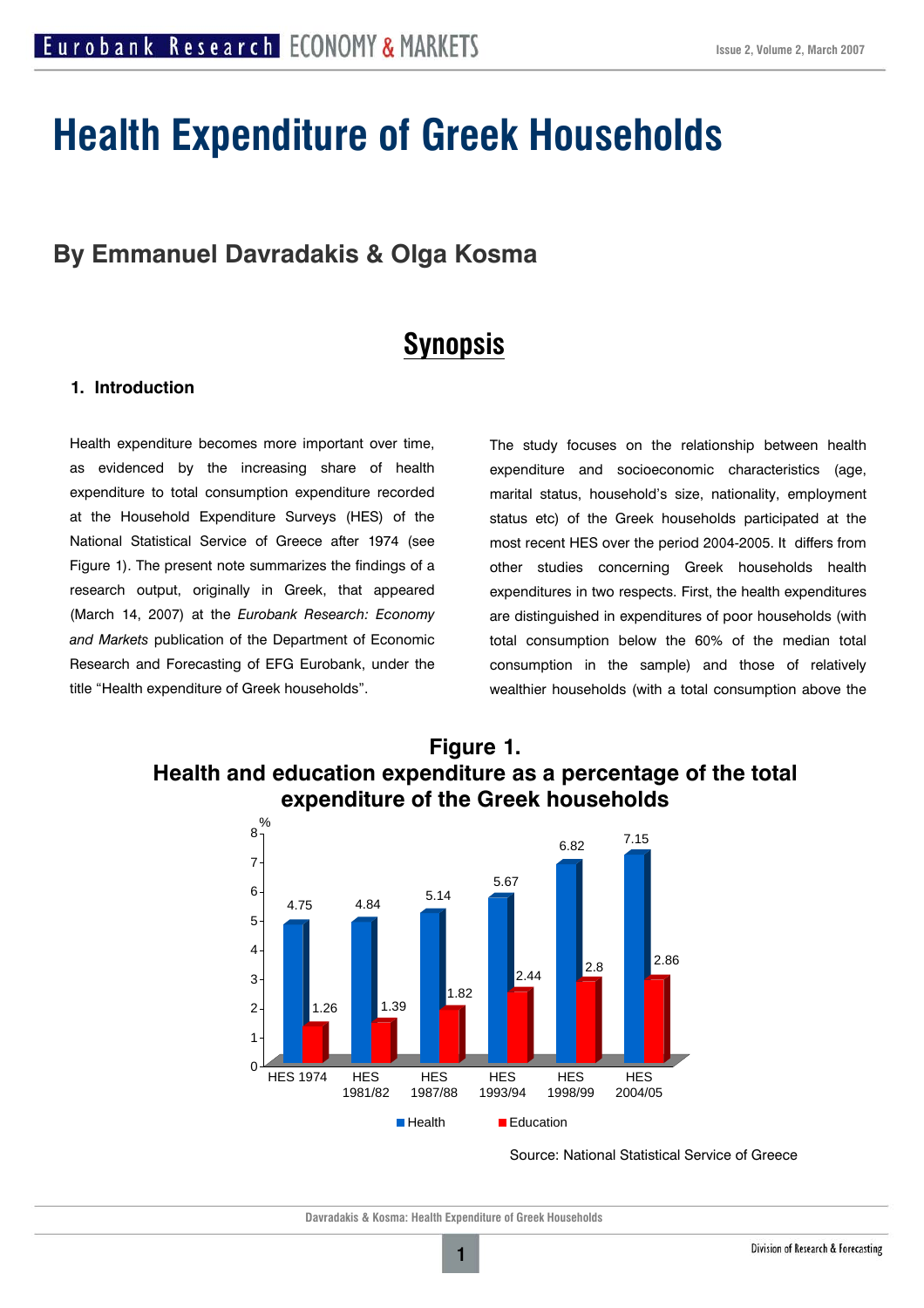60% median total consumption in the sample). Second, total health expenditure is distinguished in private and public when hospital treatment is taking place at a private and public hospital, respectively.

According to the analysis, households with mild economic distress (i.e., homeowners that own their prime

residence and do not pay for a mortgage loan) primarily spend for health regardless the expenditure being for public or private health services (Figures 2-3). The homeowners servicing a mortgage loan and those paying rent for their prime residence spend less for health. This feature holds regardless of the position of the household relative to the poverty line.



#### **Figure 2. Health expenditure of poor-relatively wealthier households and home ownership**

Source: HES 2004/05, Eurobank Research

### **Figure 3. Expenditure for public-private health and home ownership**



Source: HES 2004/05, Eurobank Research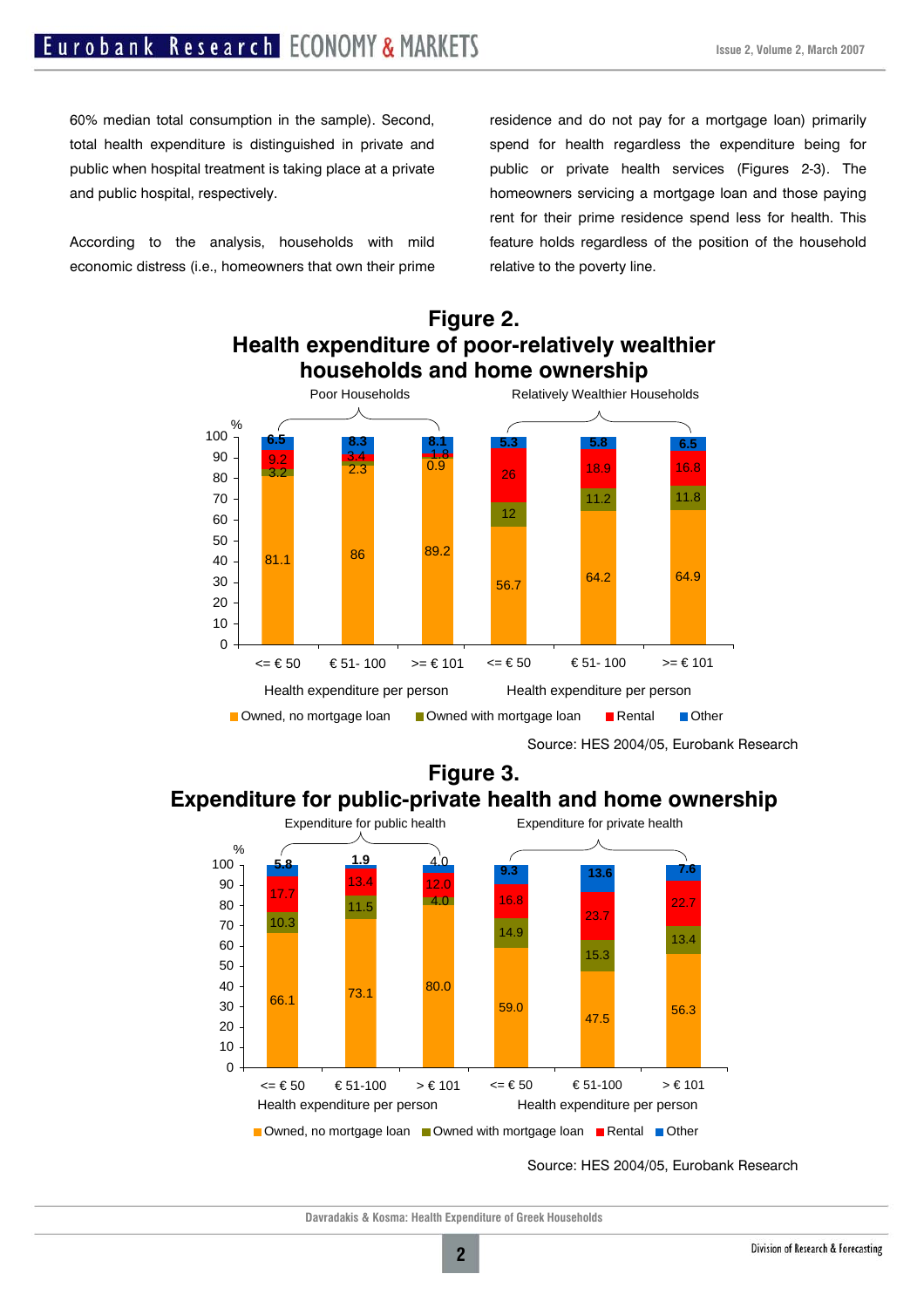The relationship between health expenditure and socioeconomic characteristics is not the same for the poor and relatively wealthier households. The responsible person in poor households spends for health when he\she is over 65 years, while in relatively wealthier households the responsible person spends when he\she is 45-64 years old. Hence, the poor households spend for health when their health becomes more sensitive due to ageing. In contrast, the relatively wealthier households can afford to spend for health at a younger age. Poor households spending for health have primarily two members, while relatively wealthier households have more family members.

The responsible person in the majority of poor households spending for health has a primary education level and an Agricultural Insurance Organisation's insurance, while the responsible person in relatively wealthier households has an upper secondary education and a Social Security insurance. It is also recorded that in poor households more women than men spend for health above €50 -on average- per month.

The relationship between total health expenditures and

socioeconomic characteristics of poor households is similar to the relationship found between expenditures for hospital treatment at public hospitals and socioeconomic characteristics. The relationships between total health expenditure of relatively wealthier households and private health expenditure vis-à-vis the household's socioeconomic characteristics are similar, too. Those similarities imply that the poor households primarily spend for public health, while the relatively wealthier households spend for private health. Indeed, the study records that nine out of ten poor households spend for public health, while one out of two relatively wealthier households spend for public health (Figure 4). Thus, poor households opt for the less expensive public health service instead of the dearer private health services, due to budgetary restrictions. Contrary to the poor households, the relatively wealthier households can afford and choose to buy their health services at the private sector.

Finally, the households residing at the countryside mostly spend for public health relative to private health. This finding is attributed to the restricted access to private hospitals at the countryside.



### **Figure 4. Expenditure for public-private health and relative poverty**